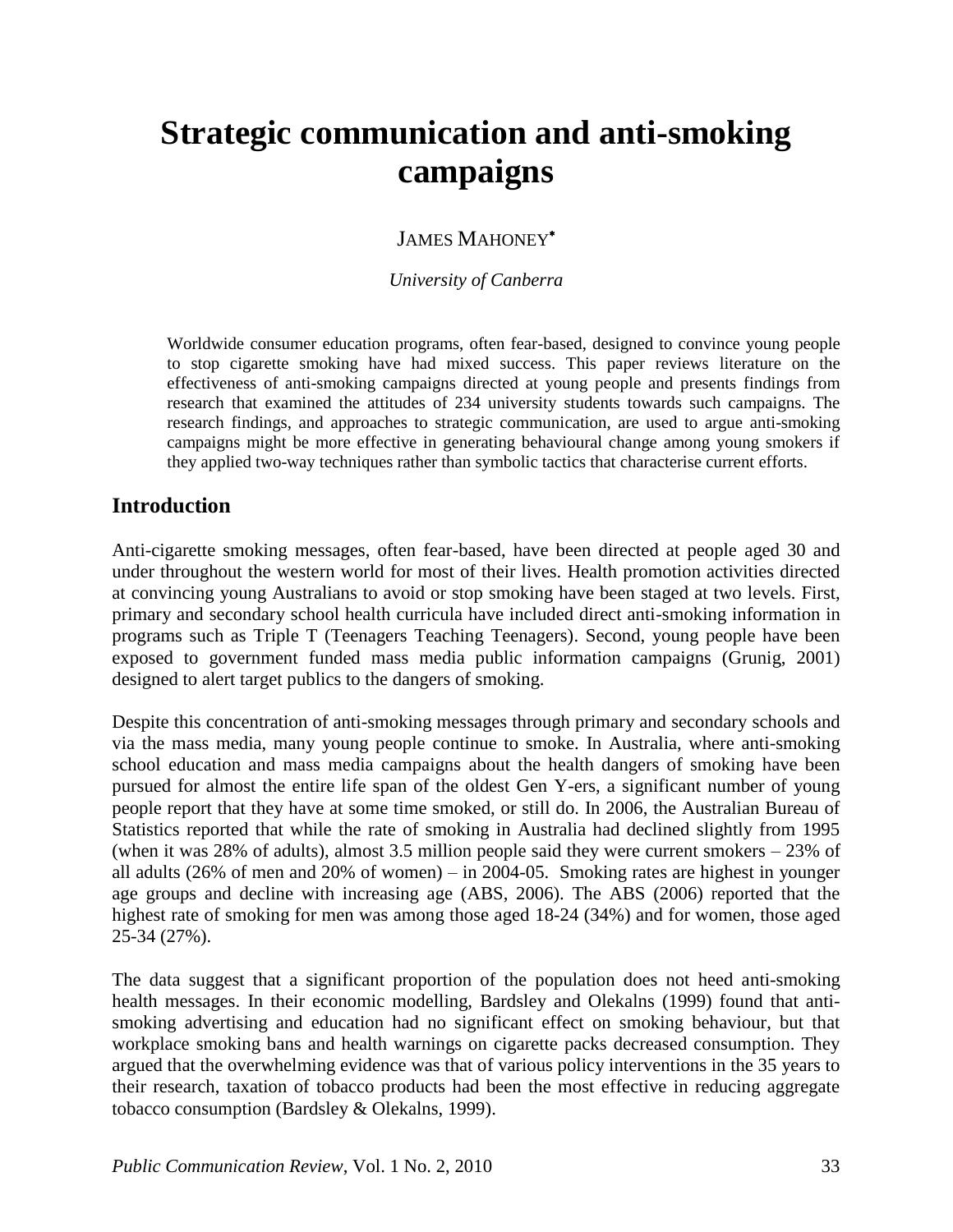The international literature from research into anti-smoking campaigns raises questions about the effectiveness of publicly-funded fear-based social marketing and suggests a need to consider anti-smoking campaigns in a strategic rather than tactical frame. For example, Miller et al. (2007) noted that no anti-smoking advertising campaign has been an "unqualified success". Gilbert (2005) found that campaigns designed to impact on young women need to adopt strategies that increase the awareness of young people about their own particular health risks. In Hafstad and Aaro's (1997) Norwegian study, smokers reported negative reactions to antismoking campaign messages. Booth-Butterfield (2003) described smoking across a person's life span as a "thoroughly integrated, embedded behaviour" that is difficult to alter, and argued for more focussed communication interventions. Hansen et al. (2010) contend that differential strategies should be applied to warn smokers against negative consequences of smoking as "death-related warnings are not effective". Devlin et al."s (2007) study of young people in England found that fear-based anti-smoking appeals can encourage a defensive response and ultimately lead to the rejection of messages, especially by committed smokers.

This paper uses key findings from a study of the reasons young people give for smoking, and their attitudes towards anti-smoking messages, to suggest more careful strategic communication campaign planning as one way of addressing the need for effective mechanisms for the promotion of non-smoking (Healy et al., 2000). A strategic approach to anti-smoking public information campaigns should be based on detailed research about how young people receive, process, and act on information.

# **From the literature**

#### *Smoking*

The focus of worldwide consumer education programs has been on the effects of tobacco use. In order to highlight the leading cause of preventable death worldwide, these programs have largely been fear-based and designed to convince young people to stop cigarette smoking (Fletcher, 2007). Research in Australia and the United States has found that while smoking rates in the general population have declined, those among university students have not (see for example, AIHW, 2002; Tevyaw 2006). Tevyaw (2006) noted that the rate of smoking among people aged 18-24, particularly college students, in the United States was relatively stable and had even increased in the decade to 2006.

In 2002, the Australian Institute of Health and Welfare (AIHW) reported that 15.1 % of Australians aged 14-19 were smokers. Almost a third (31.6%) of females in that age cohort stated they were daily smokers (AIHW, 2002) – almost double the national average of 16.1%. While the rate of smoking among young women declines during their 20s (to 17.6%, the lowest in Australia), the rate of smoking for young men increases – to 30.1%, above the national average for the 20-29 years of age cohort. The AIHW (2004) reported that the proportion of daily smokers in the Australian population aged 14 years and over had declined from just under 30% in 1985 to 17.4% in 2004. In 2004, 18.6% of males reported smoking daily compared with 16.3% of females. In 2006, the ABS reported AIHW data showing that 12.7% of males aged between 14 and 19 were current smokers, compared with 14.2% of females.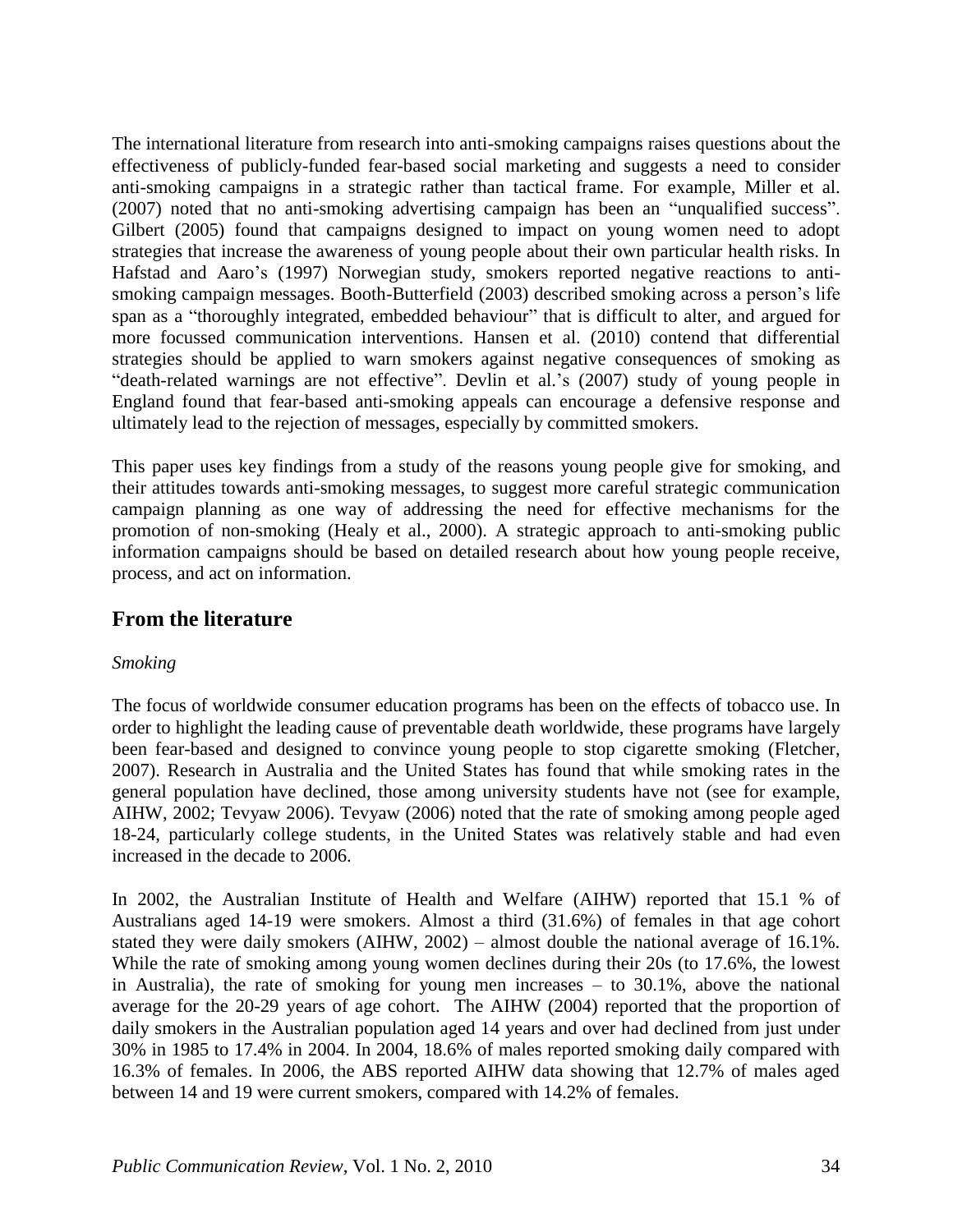Major conclusions of US research (Centres for Disease Control and Prevention) in 1994 were that, among other factors, nearly all first use of tobacco occurs before high school graduation; that most adolescent smokers are addicted to nicotine and report they want to quit but are unable to do so; and that adolescents more likely to smoke were those with lower levels of school achievement, with fewer skills to resist pervasive influences to use tobacco, with friends who smoke, and with lower self images (p. 3).

Studies of the effectiveness of communication campaigns designed to reduce tobacco use among young people are comprehensive and most deal with how young people accept anti-smoking messages. Gilbert (2005) found that campaigns designed to impact on young women need to adopt strategies which increase the awareness of young people about their own particular health risks. Gilbert (2005) argued that it was important to learn from women smokers rather than ignore their "expertise" and that campaigns should be gender specific "but in ways which do not blame and devalue women and girls" (p. 243). Other studies, Rodger et al. (2005), for example, have examined novel ways of reaching young people with anti-smoking messages – SMS text messages in this case. Hafstad and Aaro (1997) studied the effectiveness of the third consecutive mass media campaign in Norway that used provocative emotional appeals to prevent the onset of smoking among adolescents. This kind of campaign reflects those also used in Australia for delivering both anti-smoking and safe driving messages to young people. Hafstad and Aaro (1997) found that among the 4,994 respondents to their self-administered questionnaire, recall of the non-smoking campaign messages was highest among boys, and that, overall, boys showed the most positive affective reactions. However, smokers in particular reported negative reactions to campaign messages.

Miller et al. (2007) noted that no anti-smoking advertising campaigns have "met with unqualified success" (p. 527). Their research examined whether universal anti-smoking advertisements were optimal for teenagers by comparing adolescents" responses to different print ads across nine culturally diverse countries. Miller et al. (2007) found that individual reactions to the consequences portrayed in anti-smoking advertisements vary by culture. Booth-Butterfield (2002) found that adolescent tobacco smokers felt less in control of their lives in relation to nonusers and, as a consequence of this, may be unable to adapt to anti-smoking communication to achieve positive health outcomes.

In 2003 Booth-Butterfield described smoking across a person's life span as a "thoroughly integrated, embedded behaviour" (p. 171). Factors which led to this were the complexity of the behaviour itself, external situational and socio-cultural factors, and psychological and biological factors related to individual communicators. Booth-Butterfield (2003) noted that it was difficult to alter extensively embedded behaviour. She argued that more focussed communication interventions would result by examining how health-endangering behaviours are embedded among benign or other potentially dangerous behaviours. Investigations of this kind should occur before intervention communication strategies are developed. The current research is one step in such an investigation as it sought to discover why young people may not believe anti-smoking messages, a basic step in the research that should drive the development of an effective communication strategy.

In 2006, Dutta-Bergmann reported on a study of the use of 'soap operas' as a communication tactic for delivering positive health messages. Dutta-Bergmann (2006) argued that formative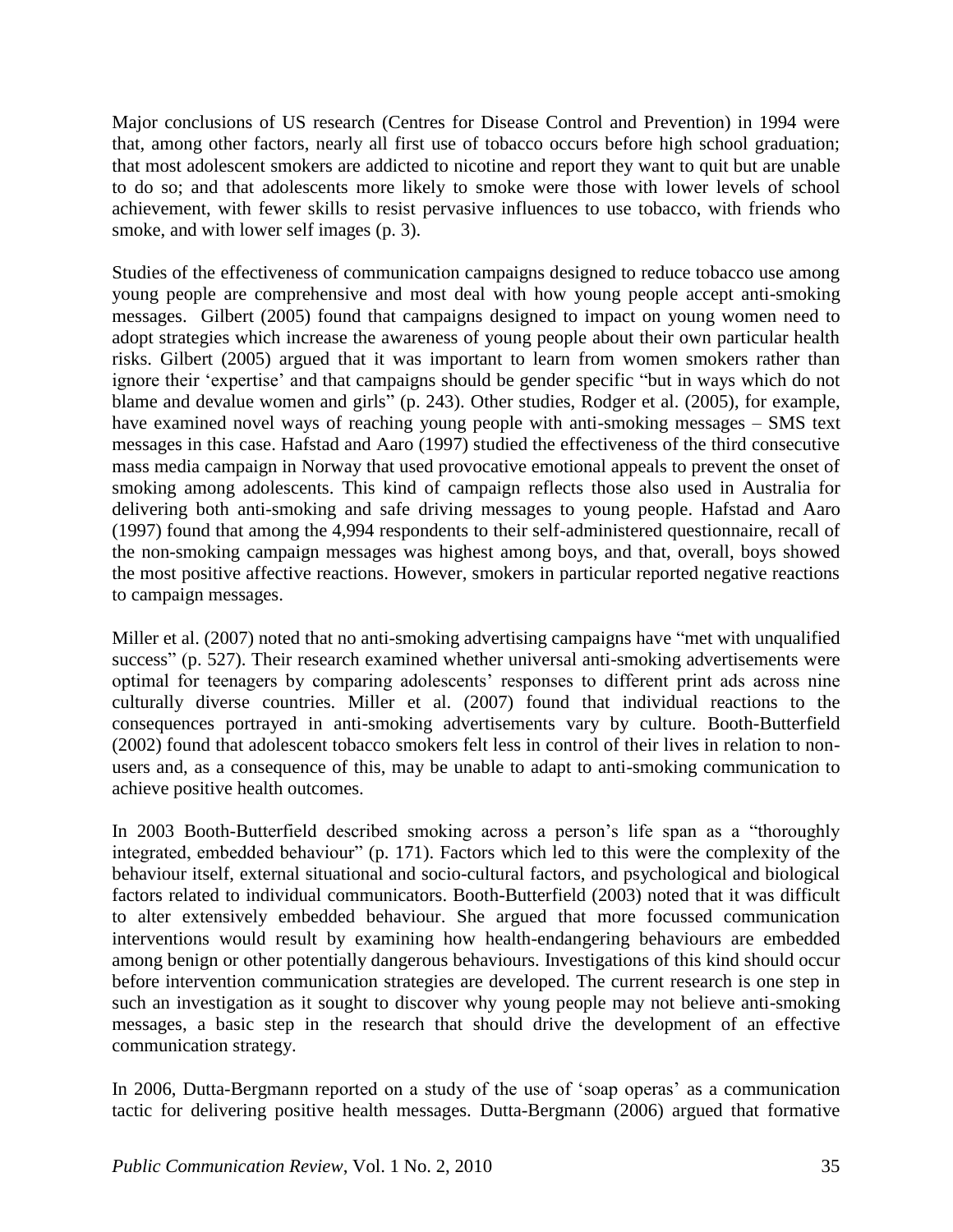research into the viability of this approach is needed to guide the development of communication strategies. Dutta-Bergmann (2006) argued that health-oriented individuals were more likely to remember health messages in soap operas and incorporate them in future behaviour than were unhealthy individuals.

Campo and Cameron (2006) examined the use of "social norms" campaigns to investigate university students" processing of anti-drinking messages. They found that such campaigns did generate a slight attitudinal shift, but not always in a positive direction. Zhao et al. (2006) had similar findings, although in this case mostly slightly positive, from their study which looked at behavioural change after adolescents were exposed to three anti-marijuana use advertisements. Stephenson et al. (2002) found that, among other factors, exposure to friends and family who used marijuana resulted in greater use of the drug by younger adolescents and suggested that this had implications for the design of future anti-marijuana messages. Ferguson et al. (1992) investigated predictors of recruiting others to smoke cigarettes among 273 seventh grade students who had smoked at least once. Ferguson et al. (1994) found that significant predictors of recruiting others to smoke include best friend (same sex) smokes, number of same-sex friends who smoke, and perceived positive consequences of smoking.

Brannstrom and Lindblad (1994) investigated the extent to which five years of exposure to news media messages affected the health of 16-80 year olds in an intervention area in Sweden. They found that sex and social class in people recalling messages and "ordinary people" who delivered messages were seen as exemplars. Pinkleton et al. (2007) studied the effectiveness of a media literacy curriculum on tobacco use among 723 adolescents. They found that media literacy had a positive effect on reflective thinking about tobacco use, whether or not the participants had smoked tobacco.

Audrain-McGovern et al. (2003) argued from the results of their study of receptivity to tobacco advertising among 1071 high school freshmen, that counter-advertising messages should consider individual differences in novelty seeking because young people thus categorised were more receptive to tobacco industry campaigns. Similar findings are reported from research by, for example, Adelman (2001), Cummings et al. (1997), Etter et al. (2003), Pingree et al. (2004), Sussman et al. (2001 and 2006) and Rodgers et al. (2005).

In a study related to the present research, Hansen, Winzeler and Topolinski (2010) used terror management theory to examine the impact of anti-smoking messages in cigarette package labelling in the context of self-esteem and mortality-salient warnings. They found that warning messages on cigarette packages can be effective in inducing anti-smoking attitudes. However, they found a link between smoking and self-esteem which suggested that fear-based warnings may not be heeded by those who based their self-esteem on smoking. Hansen et al. (2010) argued that a differential strategy should be applied to warn smokers against negative consequences of smoking (p. 228). They found that death-related warnings "are not effective and even have unwanted effects when smokers have a high smoking-based self-esteem" (p. 228). In their view, young smokers who want to impress their peers may base their self-esteem on smoking to a higher degree than others. Hansen et al. (2010) suggest that such populations should be warned against noxious consequences of smoking with death-neutral messages that undermine their smoking-based self-esteem. Their research found that "when smokers are faced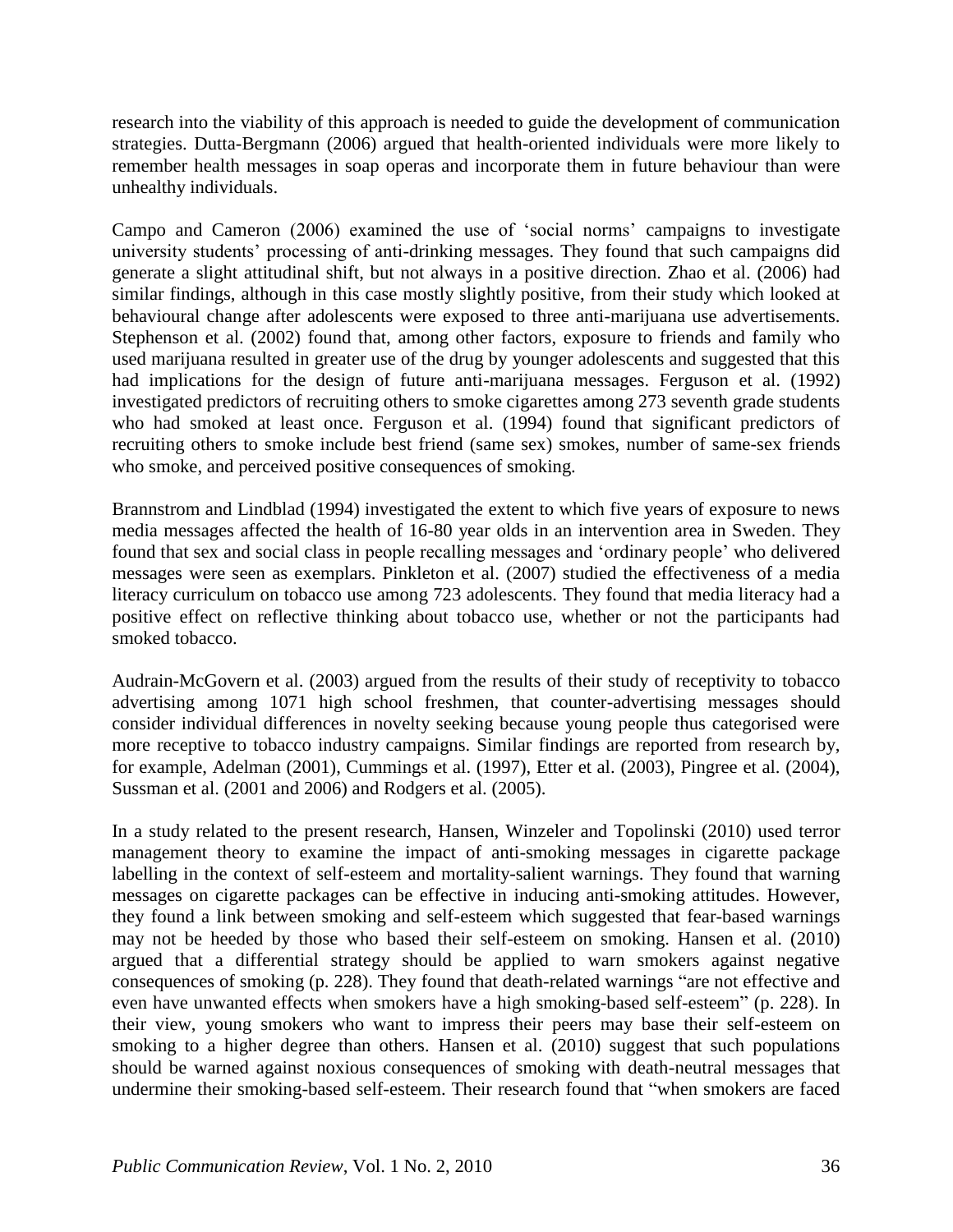with death-related anti-smoking messages on cigarette packs, they produce active coping attempts as reflected in their willingness to continue the risky smoking behaviour" (p. 228).

Devlin et al. (2007) found from their study involving young people in England that fear-based anti-smoking appeals can encourage a defensive response and "ultimately rejection of the message, particularly among more committed smokers". Such appeals were likely to be effective only when combined appropriate forms of advice and support with the efficacy components of messages being designed to specifically meet the needs of young people (Devlin, et al., 2007).

#### *Strategic communication*

Hallahan et al. (2007) defined strategic communication as the "purposeful use of communication by an organisation to fulfil its mission" and note that

Strategic communication differs from integrated communication because its focus is how an organization communicates across organizational endeavours. The emphasis is on the strategic application of communication and how an organisation functions as a social actor to advance its mission.  $(p. 7)$ 

In their view, strategic communication "is about informational, persuasive, discursive, as well as relational communication when used in a context of the achievement of an organisation"s mission" (p. 17).

Sandhu (2009) described strategic communication as multidisciplinary "intentional" communication that requires a purposeful actor, and rational and deliberate decision-making. J.E. Grunig (2006) argues that strategic communication is a "bridging activity" between organisations and their stakeholders that should be standard procedure, that is, institutionalised. That reflects the notion of two-way symmetrical communication (see, for example, Grunig 2001), the practical applications of which Lane (2007) has argued are insufficiently considered by scholars and practitioners. Argenti, Howell and Beck (2005) defined strategic communication as being "aligned with the company"s overall strategy, to enhance its strategic positioning" (p. 83). They noted that strategic communication must have a long-term orientation in which practitioners must "meet short-term needs by stay focused on the long-term issues' facing organisations (p. 89). Zerfass and Huck (2007) argue that strategic communication "prepares organisations for an uncertain future" (p. 108) Cornelissen (2005) notes that the scope and involvement of strategic communication as a management function becomes more substantial when it stretches beyond a set of functional goals and tactics to corporate and business unit levels. In its critical management function, strategic communication practitioners thus need to respond to a business needs and concerns (Cornelissen, 2005).

Among communication management functions described by Van Ruler and Verčič (cited in Tench et al. 2009) are

- counselling the members of an organisation on matters of values, norms and issues important to society;
- coaching the members of an organisation to respond communicatively to societal demands; and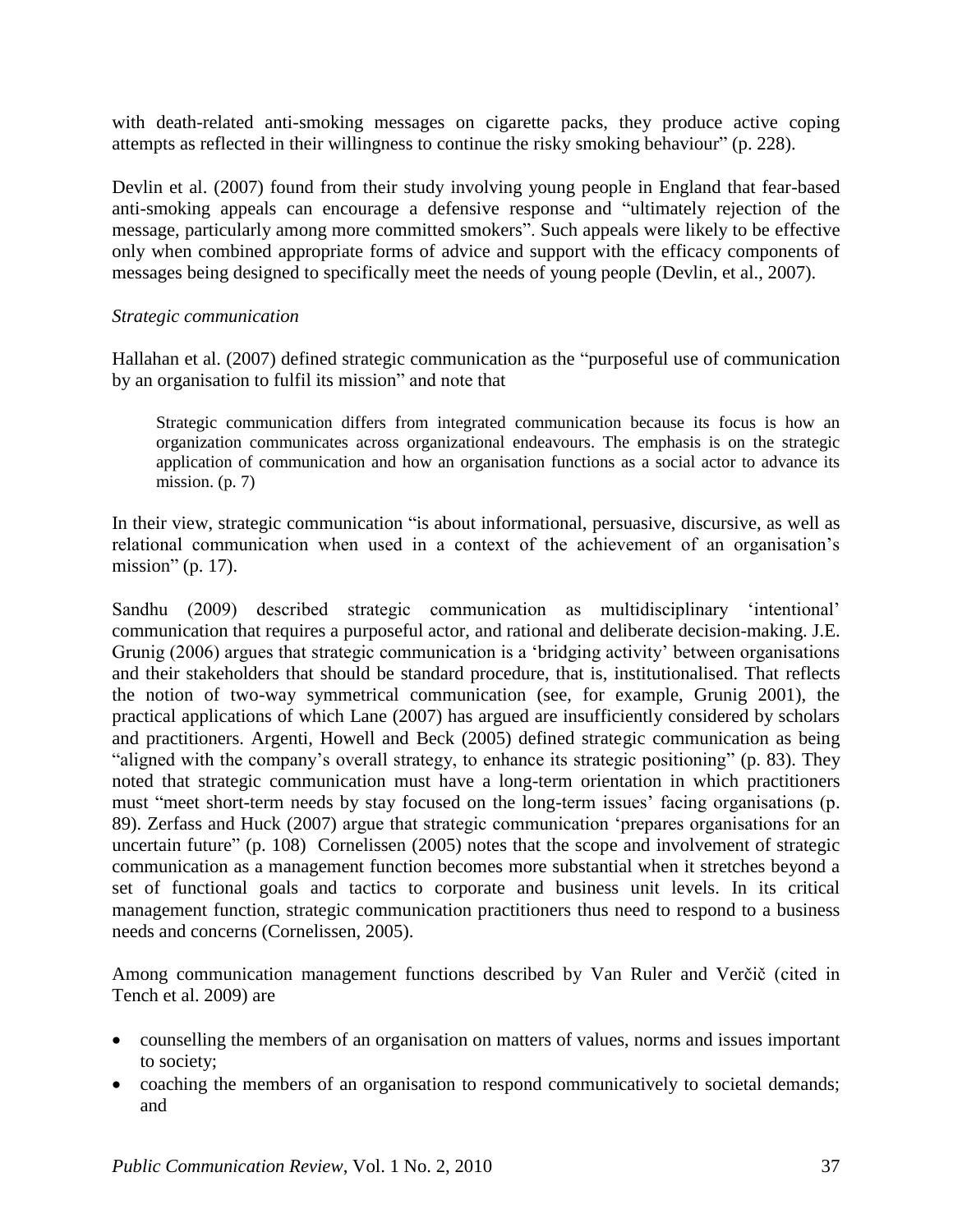• conceptualising and planning communication with important publics to gain public trust.

Argenti et al. (2005) posit three drivers of strategic communication: regulatory factors, organisational complexity, and the need to increase credibility. Cornelissen (2005) notes that as a strategic management function communication is "charged with counselling senior management, and guiding and managing reputations and relationships with important stakeholder groups" (p. 100). Strategic communicators" concerns with communication disciplines and their associated tactics are directed at how they advance top-level strategic goals and objectives, rather than in implementing tactics (Cornelissen, 2005).

Grunig's (2009) discussion of two paradigms for public relations practice provides a further view of strategic communication as it relates to campaigns designed to generate behavioural outcomes. Grunig (2009) argues that practitioners working in the "symbolic, interpretive" paradigm of marketing communication "generally" believe publics can be persuaded by messages that change their cognitive representations. This approach, he argues, devotes excessive attention to the tactical role of communication in negotiating meaning by emphasising messages, publicity, media relations and media effects (Grunig, 2009). A contrasting "strategic management, behavioural" paradigm builds relationships with stakeholders (Grunig, 2009). This paradigm facilitates two-way communication and dialogue and includes a framework of research and listening, as a result of which "messages reflect the information needs of publics as well as the advocacy needs of organisations" (Grunig, 2009, p. 9).

This brief overview of literature related to anti-smoking campaigns directed at young people, and of the principles of strategic communication, suggests that professional communicators may need to more carefully design campaigns to take account of the ways in which young people receive and process health information. The literature on the growing field of strategic communication provides some direction for organisations promoting positive behavioural outcomes.

# **Methodology**

The study was designed to identify awareness, and acceptance, of anti-smoking messages by young people, especially public information (J.E. Grunig, 2001) campaigns that use fear based messages. The study involved 234 first, second and third year students studying advertising and marketing communication, journalism and public relations. The self-administered questionnaire sought quantitative and qualitative data. Likert scale type questions collected quantitative data about awareness of anti-smoking messages and attitudes towards them, smoking behaviour and reasons for smoking, as well as demographic information including, for example, age, and gender. Respondents were asked to provide qualitative answers to questions about their recall of anti-smoking messages, reasons for accepting or rejecting those messages, the nature of information provided by teachers, and whether they believed messages from teachers. The research, funded by the health promotion unit of the ACT Department of Health, was approved by the University of Canberra"s Committee for Ethics in Human Research.

Questionnaires were administered during the first 10 minutes of normal weekly tutorials. Students were given an information sheet that explained the purposes of the investigation, that their responses would be kept confidential, that they were not being asked to provide personal information that would identify them individually or by their tutorial group, that participation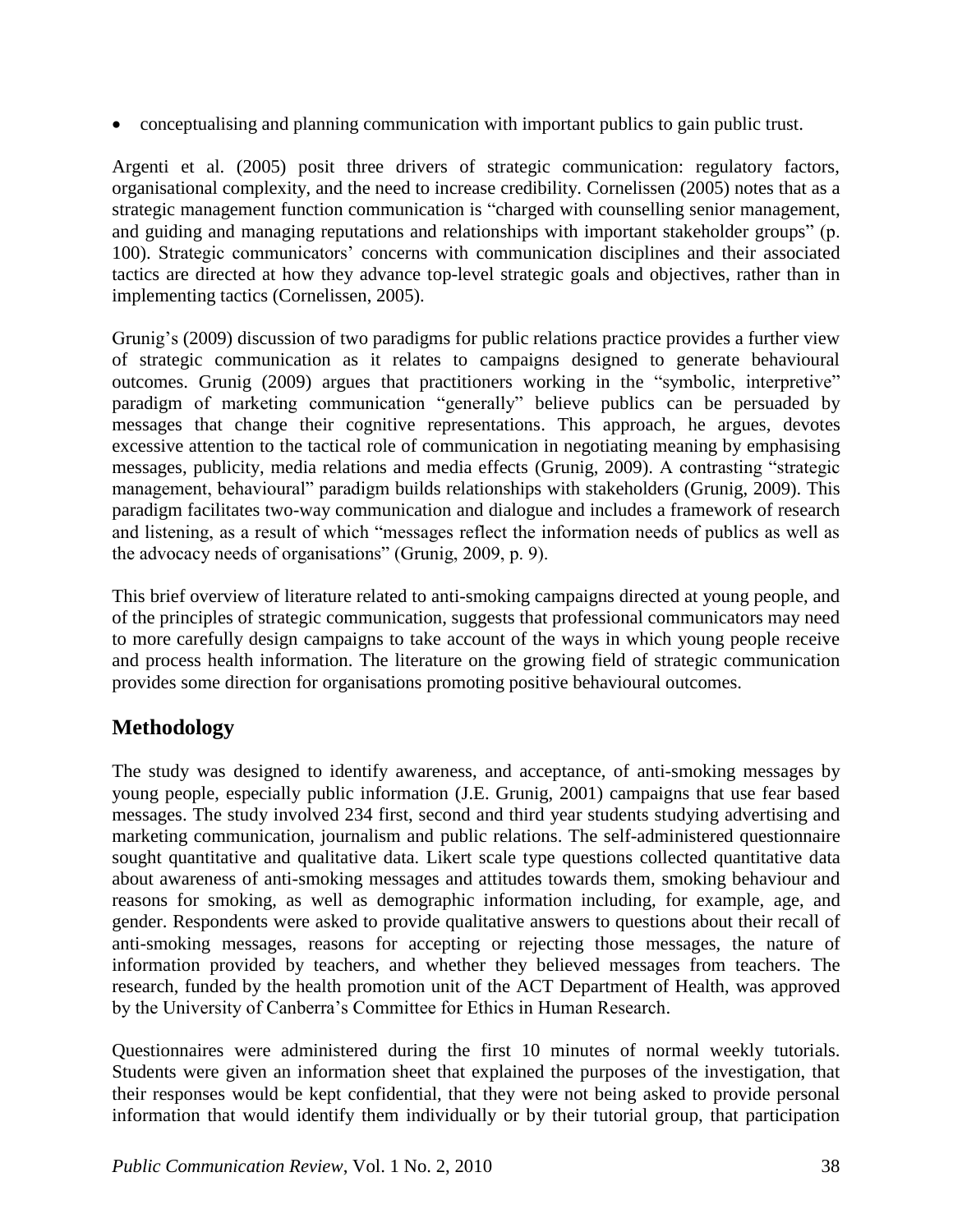was voluntary, and information about what they should do if they felt uneasy answering questions. It also advised them that the study had human ethics committee approval. Students were advised by their tutors, and in the information sheet, that they could withdraw from answering the questionnaire at any time. Students personally placed their completed questionnaires in an unidentified envelope, which as sealed after all questionnaires were submitted. The information sheet invited respondents to give their name and address if they wished a copy of the final report to be sent to them. Information sheets from students who requested a copy of the report were collected separately from completed questionnaires.

Survey responses were recorded on a FileMaker Pro database and statistical calculations were made with an Excel spreadsheet.

## **Results**

The majority of respondents, 74.8% (n=176), were female. Almost two-thirds of 234 respondents  $(64.5\%, n=151)$  had smoked at one time  $(66\% \text{ of males and } 64\% \text{ of females})$ . Only 36%  $(n=55)$ still smoke: fewer females (34%) than males (42%) who have smoked say they continue to smoke.

All respondents accept that smoking may harm their health, reflecting the findings of a number of previous studies (for example, Healy, et al., 2000; Gilbert, 2005). However, recognition of the message has not deterred some people from continuing to smoke: the most common reasons given for continuing the habit are that they enjoy it, they cannot quit, smoking relaxes them, or their friends smoke.

Almost all respondents (97%) recall hearing or seeing anti-smoking advertisements on radio and television. Just over half (56%) recall anti-smoking messages delivered at school. Most respondents (98%) believed anti-smoking messages, although one male (age: 22-24) said, about anti-smoking messages, in the comments section of the questionnaire, "I refuse to believe." Males and females differ on which anti-smoking message delivery mechanisms (channels) they would believe. For all respondents, smokers and non-smokers, females rated messages delivered by 'medical people' as their 1st preference  $(91\%$  of females, n=160), while males regarded this as their second priority (85%, n=49) after electronic advertising (90%, n=52). See *Table 1* for rankings. Current male smokers rated messages on cigarette packs as their second preference (81% of current smokers, n=13) after radio and television advertising (94% of current smokers, n=15). Fear-based messages are less likely to be believed by males (57% of the total, n=34) than by females (70%, n=122). Overall, anti-smoking messages on cigarette packages (81% of the total of box sexes,  $n=191$ ) rate higher than messages delivered by parents (69%,  $n=162$ ) or friends (67%, n=157). Male smokers rate peer group interactions and advice from doctors as their equal third choice  $(75\%, n=12)$ .

#### *When people started smoking*

Most respondents who have ever smoked  $(n=145)$  started between 13 and 17 years of age (71%). Most females who have ever smoked (68.2%) stated between 13 and 17 years of age as did 79.4% of males. A higher proportion of females (28.2%) who have ever smoked began smoking between 18 and 21 than did males (11.8%).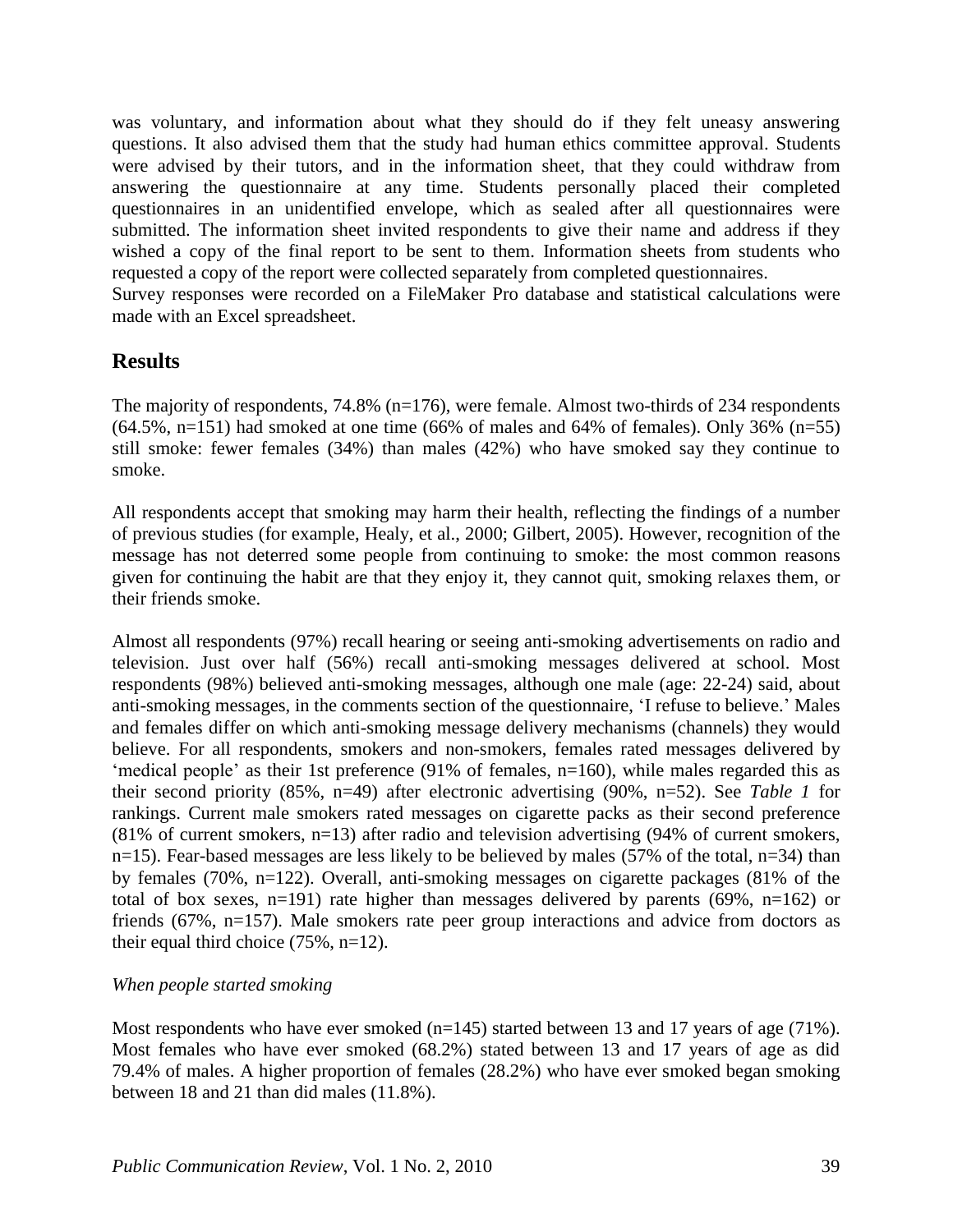#### *The sample's smoking habits*

Of those smokers who answered the question about how many cigarettes they smoked in a day (20 smokers did not answer), 68.6% (n=22) smoke between one and five cigarettes a day; nine smoke between 11 and 15 a day. More females than males smoke between one and five cigarettes a day, and twice as many males were more likely to smoke between 11 and 15 cigarettes a day – a finding that may not be statistically significant given that not all smokers answered this question.

#### *Reasons for smoking*

No respondent gave 'I do not believe health warnings', or 'I do not think it will harm my health' as reasons for smoking. The most common reason given for smoking – among both current smokers and those who have previously smoked – was 'Because I enjoy it.' Almost half smokers (n=26) gave this reason; 16 were female. Females who enjoy smoking comprised 29% of all smokers and males 18%. The second most common reason given for smoking was "I cannot give it up." Of the 10 smokers who gave this reason, six were female. The third most common reason for smoking, including for those who have stopped, was, "All my friends smoke." Of current smokers who gave this reason (n=12), eight were female.

Of current smokers (n=55), one fifth say smoking not only relaxes them but that they enjoy it  $(n=11)$ . Of these smokers, five also say that they cannot give up cigarette smoking. More than half of smokers in the sample (58%, n=32) said they smoked when they were busy or stressed; 55.3% of female smokers and 63% of male smokers gave this response. Being busy or stressed was not a factor in the smoking habits of 20% of smokers. A further 20% of smokers said that being busy or stressed varied as a factor in whether they would smoke at any given time.

A group of 20 smokers did not answer how many cigarettes they smoked each day. Of those who did answer, and who also say they smoke when they are busy or stressed, 44% smoke between one and five cigarettes a day, and 19% smoke between 11 and 15 a day.

#### *Recalling anti-smoking messages*

Respondents were asked questions about their recall of two ways of delivering anti-smoking communication: advertisements on radio and television, and talks from teachers. They were also asked to write down the main message or messages they recalled from advertising and from teachers. More remembered the advertisements than recalled talks by teachers.

Almost all respondents  $(97\%, n=227, \text{ total number who answered this question}=233) \text{ recall}$ hearing or seeing anti-smoking advertisements. Just over half (56%, n=122) recall their teachers talking about smoking. Their recollections of messages included "smoking kills," "if you smoke you will die," 'every cigarette does you damage," and 'gives you lung cancer." Of those who said they recalled hearing or seeing anti-smoking advertisements, 98% (n=226) said they believed the messages. Females comprised 74% (n=169) of this group and males 23% (n=53).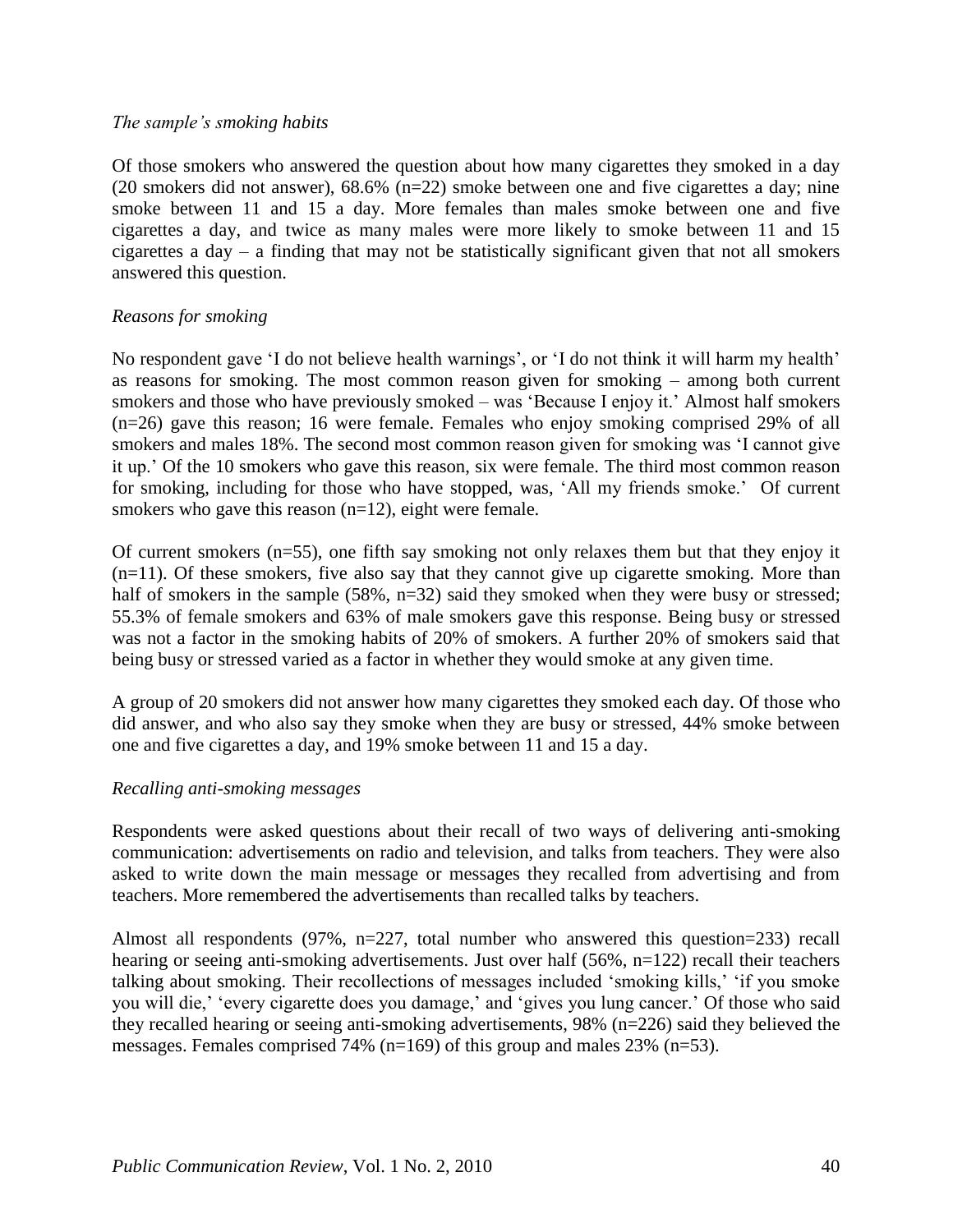Females who heard and believed anti-smoking messages comprised 73% of the total sample, and 74% of those who believed the messages; 23% of the total sample, and who believed messages, were males (one student did not answer these questions).

#### *Teachers talking about smoking*

More than half the respondents (55.8%, n=130, total number who answered this question=233) recalled hearing teachers talk about smoking. Almost all those who recall teachers talking about smoking (94%), believed the messages. Just over a quarter of respondents said they could not recall their teachers talking about smoking. However, almost a third of this group said they believed anti-smoking messages anyway. Fewer respondents did not recall teachers talking about smoking  $(n=42)$ .

#### *Smokers' recall of anti-smoking messages*

Of those respondents who still smoke  $(n=55)$ , five wrote qualitative comments noting that the main messages they heard from advertisements and teachers was that smoking was bad for a person"s health. So, why do they smoke? One smoked because all their friends did; two because they enjoy it; one could not give up; and one gave all three of the main reasons for smoking: cannot give, enjoy it and it relaxes them. All were in the 19-24 age group, four were female.

#### *Information delivery mechanisms smokers would believe*

A male smoker (22-24 age group) who did not believe anti-smoking messages said people "don't believe it 'cause they haven't seen it in real life". A non-smoking male in the same age group said he didn't "really remember" but mostly "saw them on cigarette boxes".

Respondents were given a list of eight possible message delivery mechanisms, which included advertising, messages on cigarette packages, advice from doctors or discussions with friends. They were asked to indicate whether they would believe, or would not believe, anti-smoking messages delivered by each of the eight delivery mechanisms. The results were ranked according to the percentages of respondents who answered "Yes" to whether they would believe messages delivered by each of the mechanisms. Rankings were calculated for all respondents and for current smokers. In each category, rankings were calculated for males and females. See *Table 1* for details.

For all respondents, and among smokers, females are more likely to believe messages delivered by medical people like doctors, while males are more likely to believe messages they see or hear in television and radio advertisements. Among smokers, 'messages on cigarette packages' is the second most 'believable' mechanism (equal with 'signs and posters' for male smokers), but this mechanism rated third in the total sample. Anti-smoking messages designed to scare people are the least "believable" mechanism among the total group – and always the least "believable" among males. For female smokers, messages that are designed to scare people rate as the third most believable message delivery mechanism. Male smokers rate medical advice, and information or discussions with friends, as the third most believable message delivery mechanism. These results suggest that anti-smoking messages may have greater success if they were designed to respect young people"s needs and preferences and delivered via channels that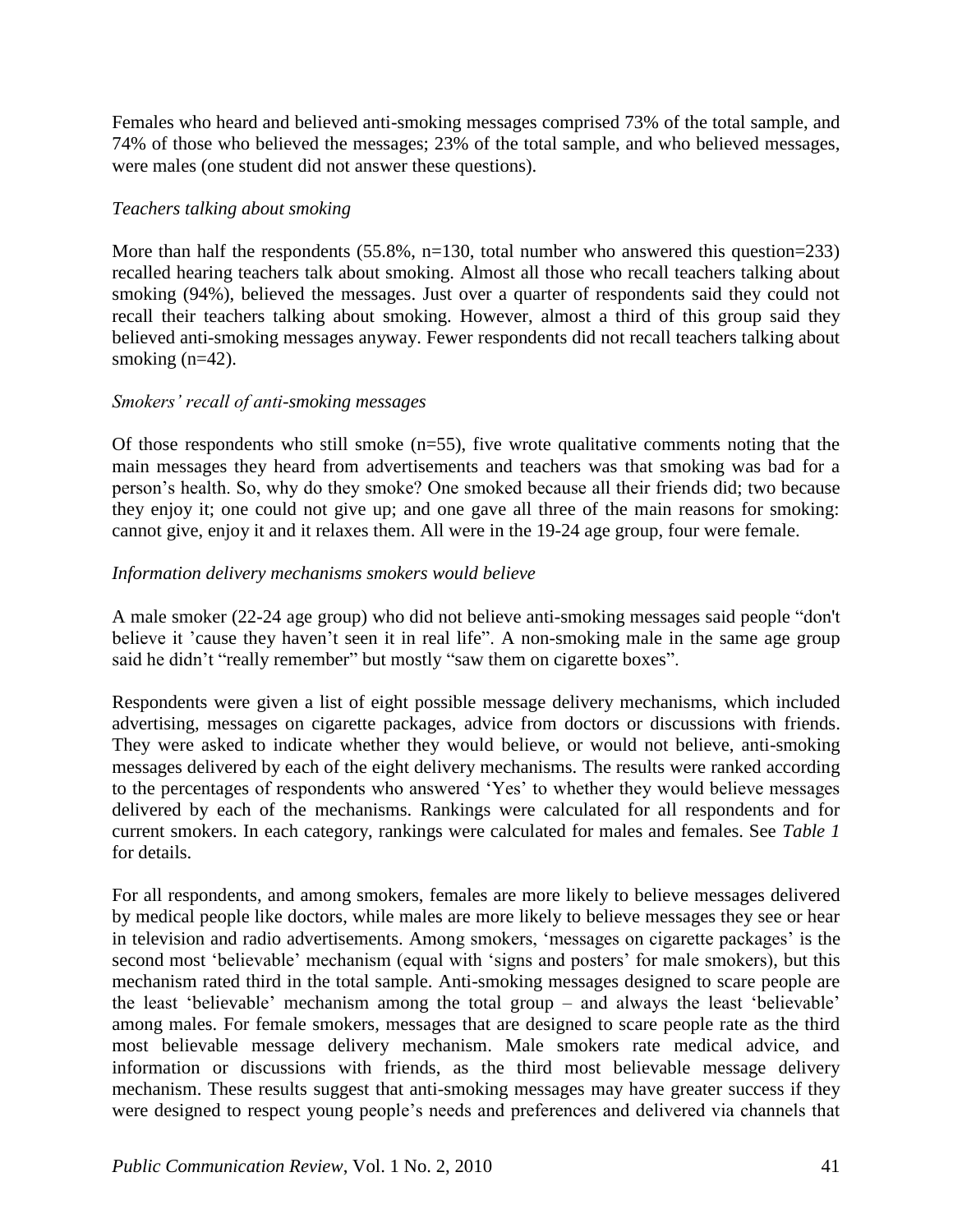target publics prefer (Guth & Marsh, 2006). In this way messages would have what Guth and Marsh (2006) describe as a 'tactical value'. Gregory's (2009) view that messages indicate oneway communication but initiate dialogue that is often undervalued, supports this approach. Poorly conceived messages, perhaps those designed to scare people about the effects of smoking, and delivery channels that do not suit the preferences of target publics could be a reason that communication about this issue is not effective and may be wasted (Gregory, 2009). As Gregory (2006) notes "Carefully thought-through content is vital to understanding and dialogue" (p. 187)

|                                         |   | <b>All Respondents</b> |   | <b>Current Smokers</b> |          |  |
|-----------------------------------------|---|------------------------|---|------------------------|----------|--|
|                                         |   | <b>Total Male Fem</b>  |   | Total                  | Male Fem |  |
| <b>Message delivery mechanism</b>       |   |                        |   |                        |          |  |
| Advice from medical people like doctors |   |                        |   |                        | 3        |  |
| TV and radio advertisements             |   |                        |   |                        |          |  |
| Messages on cigarette packages          |   | 3                      | 3 |                        |          |  |
| Signs and posters                       |   | 4                      |   |                        | 2        |  |
| Information from my parents             |   | 6                      |   |                        |          |  |
| Information from my friends             | 6 | 5                      | 6 | 6                      | 3        |  |
| Discussions with my friends             |   |                        |   |                        | 3        |  |
| Information designed to scare me        |   |                        |   |                        |          |  |

*Table 1: Ranking of anti-smoking message delivery mechanisms*

#### **Discussion**

The research results reflect previous Australian data that showed males are more likely than females to continue smoking during their twenties (Australian Institute of Health and Welfare, 2001; ABS, 2006). Some respondents consider themselves "social smokers" but describe themselves as "non-smokers" because they only smoke cigarettes when they are drinking.

#### *Believing messages*

The overwhelming majority of respondents have seen or heard anti-smoking messages and say they believe those messages – only six said they did not, but none gave this as a reason for smoking. All accept that cigarette smoking is risky behaviour that could damage their health, and most of those who smoke say their think about cutting or cutting down daily or once or twice a week.

Radio and television advertising appears to have been a more successful mechanism for delivering anti-smoking messages than have attempts by teachers and parents to convince young people to stop smoking, or not take it up. More respondents recalled radio and television advertising than messages delivered by teachers. Qualitative comments suggested that teachers were not believed because many of them smoked anyway. The study found a consistent difference in responses to questions about the effectiveness of anti-smoking messages between males and females. Advertising appears to work best with males and medical advice to work best with females. This finding applies whether a respondent smoke or do not smoke. Females rate advertising as the fourth most believable mechanism.

This study suggests that traditional anti-smoking scare campaigns may not be working effectively with young people. The study found that messages designed to scare young people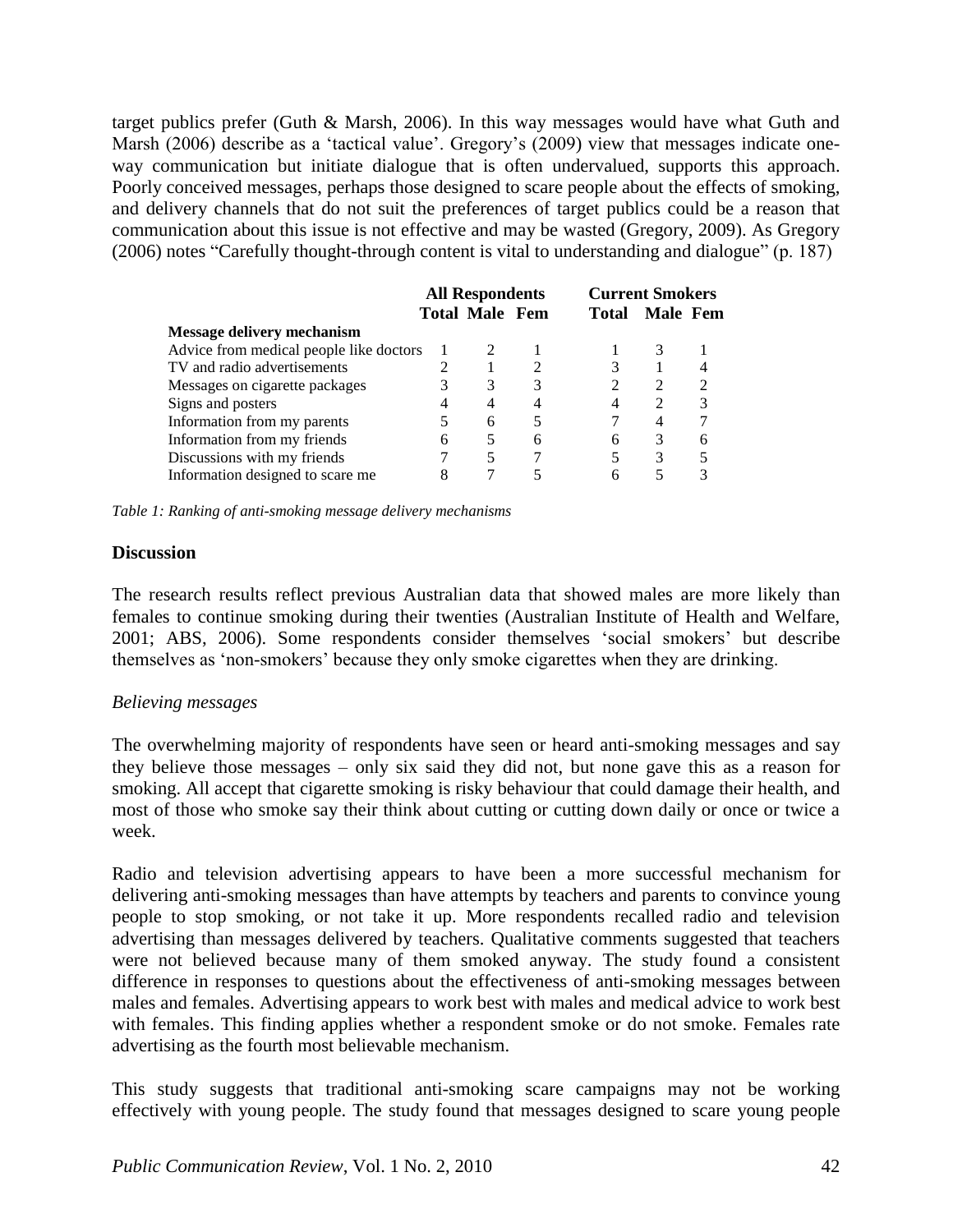from smoking do not appear to impact on male smokers at the same level as they do on female smokers. One respondent, who only smokes when drinking, said of messages designed to scare people, "Most of my friends that smoke don"t care about ads that use shock tactics". It may be that fear works more effectively on females because femles assess health information more rationally than males via 'central route' processing (Gabbott and Clulow, 1999, see below). Females' rating of face-to-face interaction with doctors and other medical people as their preferred way of receiving anti-smoking messages supports this.

The findings suggest that cognitive dissonance may help to explain young smokers' behaviour: they understand that smoking is bad for their health, and that it may kill them, but smoke anyway. Qualitative responses that fear-based messages "don"t work" and that people do not believe these messages because "they haven't seen it [health consequences] in real life" support Hafstad and Aaro"s (1997) findings young smokers have negative reactions to anti-smoking messages. That also helps to explain why, among the total cohort, messages designed to scare people rated last as a mechanism students would believe. Additionally, people say they smoke for reasons not related to their awareness and acceptance of health-impact messages. Implications of these findings for strategic campaign design are discussed below.

#### *Some possible theoretical approaches*

While the findings may not be generalisable, they do suggest that public information programs designed to deliver anti-smoking messages targeted at young people have had mixed success. There appear to be two principal reasons for this:

- 1. Fear-based messages are ignored; and
- 2. Strategies and tactics may not have adequately taken account of the ways in which young people process information.

Thus anti-smoking campaigns may need to be based on more detailed research that tests how young people actually process, and act on, messages. This suggests that anti-smoking campaigns need to be more precisely targeted and that messages, and message delivery strategies, should be more carefully planned. In short, a "one size fits all" approach may not be appropriate.

How might campaign improvements be made? As a starting point, health promotion strategists might use elements of content and process communication theories to inform their formative research for campaign situation analyses and campaign design. Content theories, for example McClelland's acquired needs theory, assist in profiling the 'needs' that motivate an individual's behaviours. Process theories, for example Vroom"s expectancy theory, suggest ways of examining how an individual's behaviour is influenced by cognitive processes.

McClelland"s acquired needs theory suggests that individuals are motivated by three underlying needs: for achievement, affiliation and power. The theory is generally applied in a work environment where "needs" can be associated with different work roles and can be used by managers to create work environments that respond to the need profiles of individual employees (Wood et al., 2004). Nevertheless, the theory has application in anti-smoking campaigns. For example, McClelland suggested that people with a high need for achievement prefer individual responsibility and challenging but achievable goals. Those with a "high affiliation need" prefer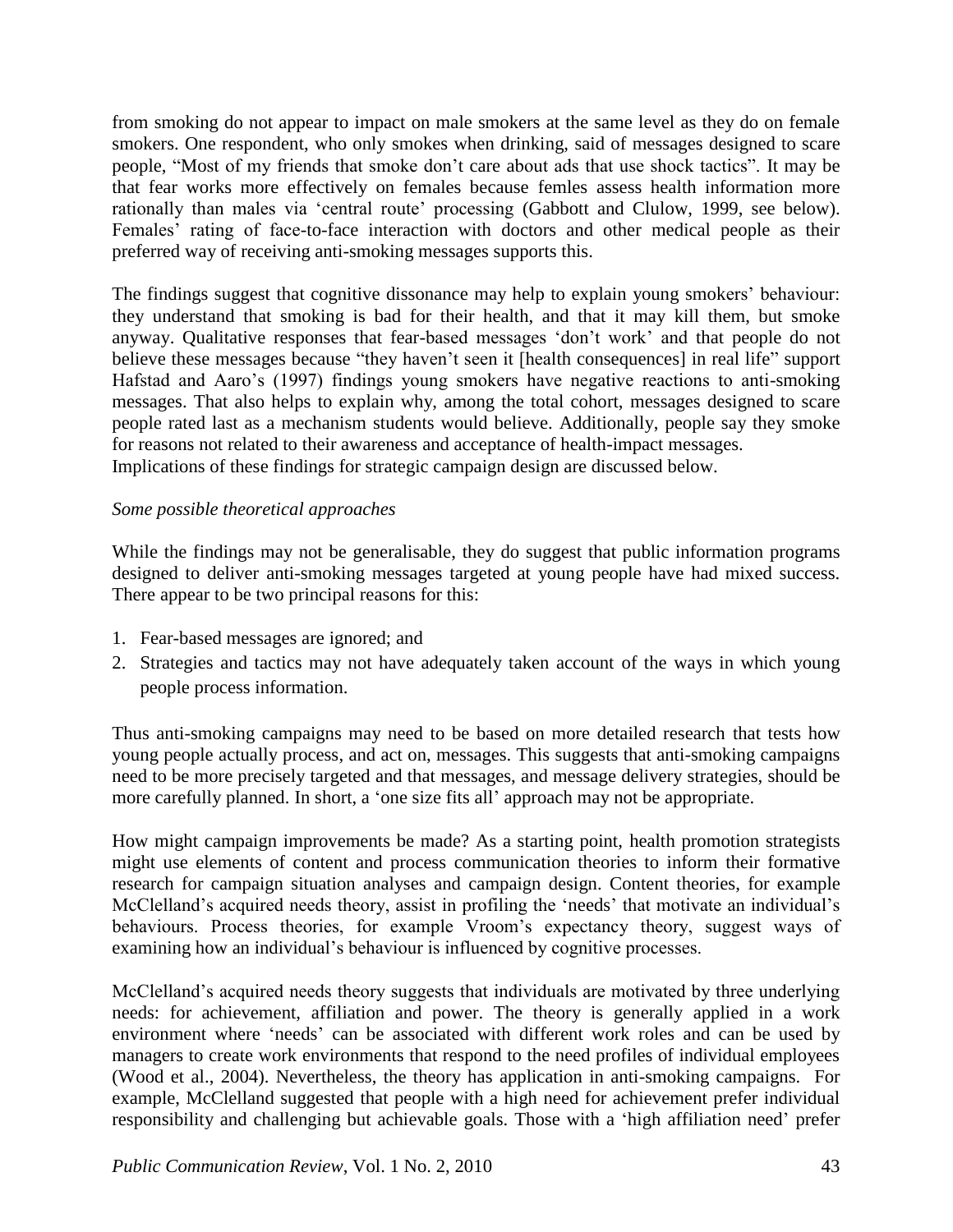interpersonal relationships and opportunities to communicate. People who are motivated by a high need for power, seek influence over others and recognition (Wood, et al., 2004). Research for campaign situation analyses could investigate how such "needs" can be applied in the design and delivery of anti-smoking messages. How, for example, might a need for high affiliation be applied to messages designed to reach young people who smoke because their peer group smokes?

Vroom proposed an "Expectancy Theory" to suggest that individuals somehow calculate the benefits behaving in certain ways, or do what they can when they want to (Wood, et. al*.,* 2004). Individuals place a value, or 'valence', on, for example, work outcomes after they assess the effort, or "expectancy", involved in performing a task and the probability that performing the task, or 'instrumentality', will lead to a rewarding outcome. The theory suggests that people's beliefs about effort and performance relationships, and the desirability of outcomes, determine motivation. Anti-smoking messages appear to apply elements of this theory. However, identifying ways in which young people who say they smoke because it "relaxes them" can be convinced to more effectively calculate the "zero valence" of smoking may be an area for further investigation by scholars and strategic health communicators.

In 1983, Petty and Cacioppo proposed that people process, or elaborate on, information in two ways: via peripheral cues or by careful and thoughtful consideration. They described the first processing mechanism as the 'peripheral route' and the second as 'central route' (Gabbot  $\&$ Clulow, 1999). The key point of their "Elaboration Likelihood Model" is that it explains how people might be persuaded to take a new attitudinal position that may conflict with an attitude they already hold (Gabbot & Clulow, 1999). To do that people rely on the credibility of those giving messages and they are affected by whether there is a consensus among those around them that supports messages. "Central route" processing occurs when an individual elaborates a message by carefully considering the merits of information and reaches an evaluated conclusion (Gabbot & Clulow, 1991). An individual who processes information via the "peripheral route" relies on peripheral cues. This occurs when the ability, or motivation, to elaborate a persuasive message is low. Gabbot and Clulow (1991) argue that the two most important task-related variables on the motivation to elaborate are the personal relevance of a message and the perceived responsibility for evaluating the message's recommendation. They argue that the 'key' point about the model is that it"s about persuading people of a new attitudinal position which "may often conflict with an attitude already held" (p. 179). This model suggests the need for greater care in the selection of anti-smoking message delivery strategies, especially for how messages might be written to meet rational decision-making and responsibility criteria. The study"s finding that women are more likely to listen to anti-smoking messages from doctors suggests that they might process messages in a more rational, perhaps personal and highly involved, way than males. Thus, doctors may be a more credible source of information for them than other sources. Might males react more effectively to credible role models in electronic advertising than they appear to react to fear-based messages that do not employ such role models?

These theoretical approaches have practical implications for campaign goal and objective setting, the design of messages that relate specifically to target publics (Gregory, 2009) and the ways in which they process information (Gabbot  $\&$  Clulow, 1991). For example, campaigns applying differential strategies (Hansen et al., 2010) for male and females based on the ways in which they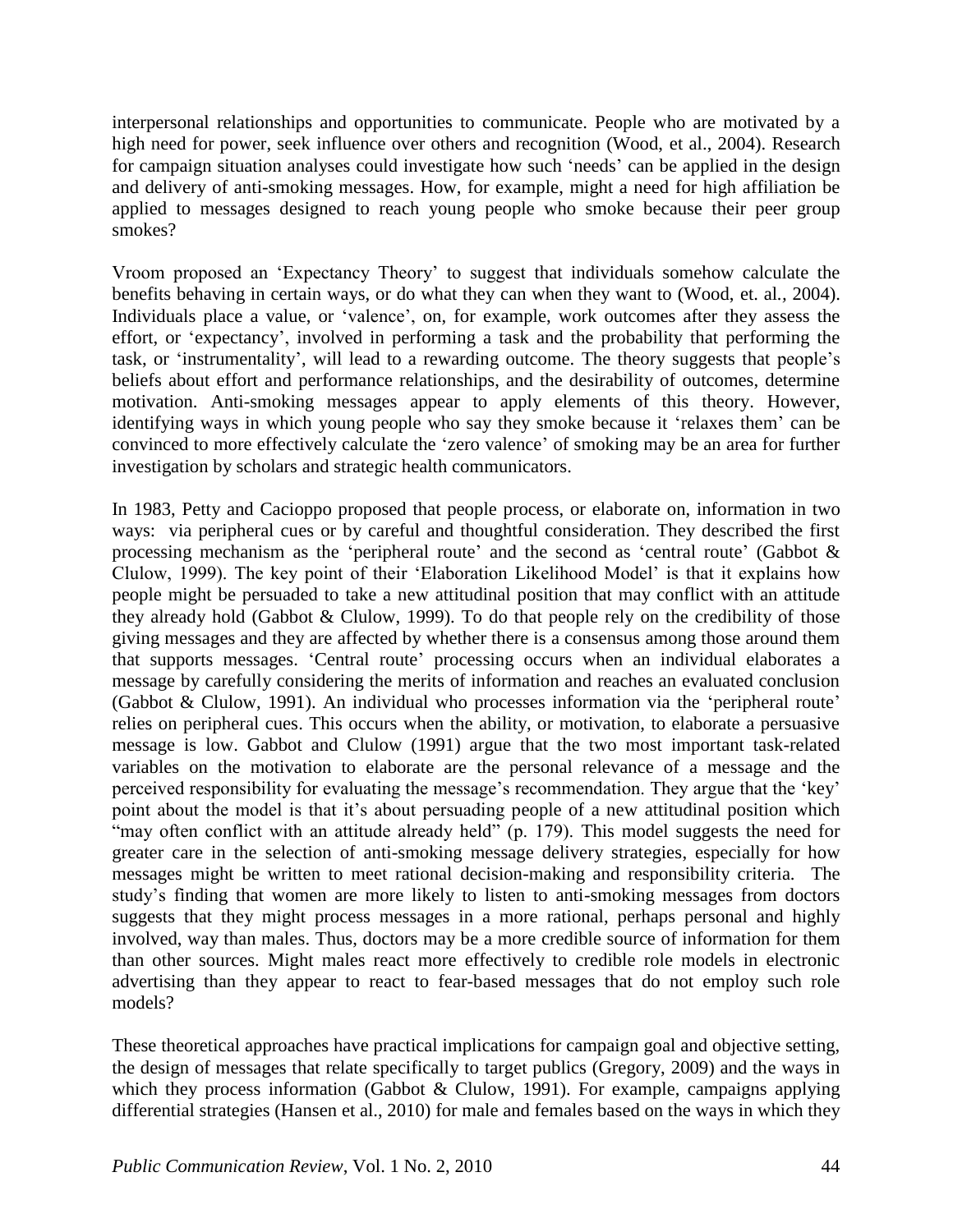prefer to receive information, and the different ways in which they process messages, may be more effective than current generalist approaches. The credibility of spokespeople used in antismoking campaigns is a critical consideration the selection of appropriate channels for reaching specific target publics, and the associated campaign tactics – the collateral that actually contains messages. The present research suggests doctors are a credible source of information for females, and to a lesser extent for males. Placing greater emphasis on using doctors and other medical people like nurses in a face-to-face communication message delivery strategy would reflect Grunig's (2009) strategic management, behavioural paradigm and implement effective two-way symmetrical communication. This would avoid the symbolic, interpretive paradigm (Grunig, 2009) of previous anti-smoking campaigns that relied on marketing communication approaches in which protagonists emphasise messages at the expensive of dialogue.

# **Limitations of the study**

It may not be possible to generalise the results of this study to the broader age population. First, all participants were university students and thus had a level of educational achievement that might not be reflected in the wider population. Second, all respondents were studying communication-related disciplines and could be expected to be more aware of (a) the public discourses about smoking and (b) to communication campaign development and implementation than might other students, or young people in these age groups in the wider community. Third, the study was commissioned by the ACT Department of Health's health promotion unit and the research was limited to university students on one campus. The cohort included students who grew up in Canberra as well as others who live in Canberra only because it is their place of tertiary study. In addition, 35 international students responded. Thus the results may not be generalisable to the wider Australian university student population if there were differences in anti-smoking campaigns, especially the frequency with which the issue was addressed, between Australian jurisdictions and those experienced by international students.

The survey instrument did not ask whether people only smoked when they were in different social situations such as drinking with friends, or when they were "drunk." Some respondents referred to this omission in their qualitative comments and were uncertain whether they should describe themselves as smokers if this was their experience. While this does not appear to have been a major issue with respondents, a question about smoking in a range of social contexts may have produced a different, and perhaps more accurate, result on the number of respondents who regard themselves as smokers. A few respondents said that they found the survey structure difficult, especially two non-smokers who wanted to give additional qualitative comments – although both did actually comment. However, a revision of the survey structure to specifically seek comments from smokers and non-smokers may have enhanced the findings. Finally, a more detailed exploration of the topic through a series of focus groups would have enhanced qualitative interpretation of attitudes towards anti-smoking health messages.

## **Conclusion**

Health promotion strategists have a tough job to convince young people to quit smoking – or to avoid starting. The problem strategists face is not that young people reject health-based antismoking messages; it is that young people smoke for more entrenched, perhaps less rational, reasons – they cannot give up, they believe it relaxes them, or their friends smoke. In addition,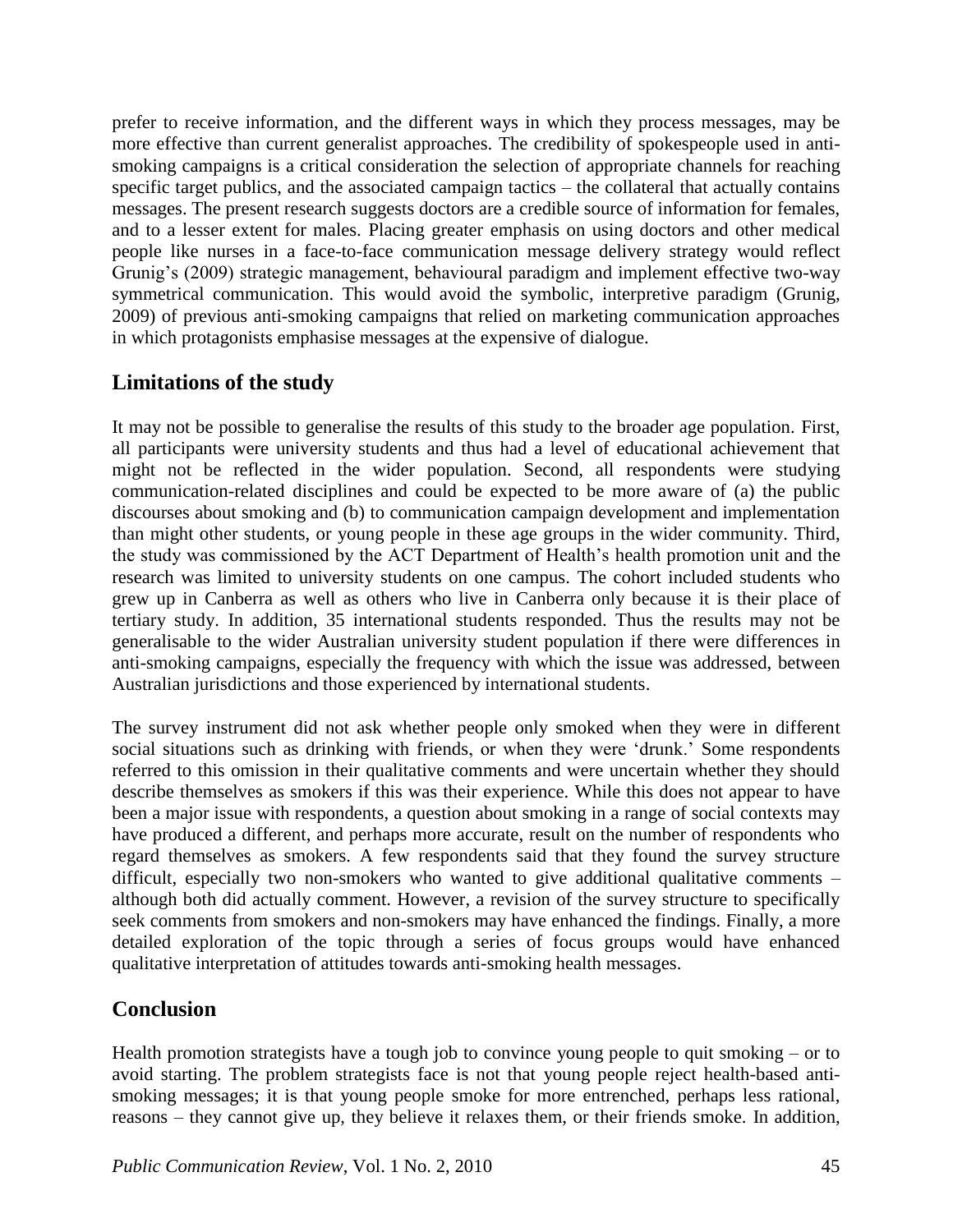young people are specific, sometimes a touch cynical, about the methods by which they prefer to receive anti-smoking messages and which they would believe. One female non-smoker (19-21 age group) said, for example, that signs and posters would be more effective is they were in credible places like a doctor"s surgery. Another female non-smoker (same age group) stressed that anti-smoking campaigns should focus of short-term effects because the long-term effects used in advertising "are too far away and unlikely for young people".

The task for health promotion strategists is to find messages, delivery strategies and tactics that address these issues and appropriately match them to clearly identified target publics. Healy et al. (2000) argued a similar point on the basis of their research. Their research indicated that "greater attention needs to be given to verifying and using appropriate communication channels for youth" (p. 152).

Strategic communication theory suggests that future anti-smoking public information programs for young people should reflect the different ways in which males and females prefer to receive messages. Anti-smoking information should be prepared and presented in ways that address the needs of young people, and the reasons they smoke, rather than to persuade by attempts to scare them into action and different approaches for males and females appear to be necessary. The research reported here suggests greater use of interpersonal two-way communication in future anti-smoking programs, especially by formally involving doctors and other medical professionals. Interpersonal approaches involving two-way communication strategies may improve anti-smoking campaign effectiveness. The research results discussed here also suggest that spokespeople for anti-smoking campaigns directed at young people should be regarded by publics as professional and credible. Finally, message delivery strategies, including interpersonal communication, and tactics should be based on research that tests the effectiveness of messages designed for specific target publics, and how they can be best delivered.

Miller et al. (2007) argued that the waste of money inherent in ineffectively designed advertising was obvious as behavioural changes were not achieved and the costs were possibly for nought. While anti-smoking campaigns designed as proposed in this paper may be more expensive than the current approach, and take longer to implement, they will have a better chance of delivering more positive results. They certainly would not deliver instant impressions that something is being done about an urgent health issue. But they have a better chance of being more effective than fear-based campaigns that research consistently suggests are not generally effective.

## **References**

- Adelman, W.P., Duggan, A.K., Hauptman, P. & Joffe, A. (2001). Effectiveness of a high school smoking cessation program, *Pediatrics*, *107*(4): E 50.
- Argenti, P.A., Howell, R. A., and Beck, K.A. (2005). The Strategic Communication Imperative, *MIT Sloan Management Review*, *46*(3), 82-89.
- Audrain-McGovern, J., Tercyak, K.P., Shields, A.E., Bush, A., Espinel, C.F. & Lerman, C. (2003). Which adolescents are most receptive to tobacco industry marketing? Implications for counteradvertising campaigns. *Health Communication*, *15*(4), 499-513.
- Australian Bureau of Statistics. (2006). 4831.0.55.001 *Tobacco Smoking in Australia: A Snapshot, 2004-05*. Retrieved from http://www.abs.gov.au/ausstats/abs@nsf/mf/ 4831.0.55.001.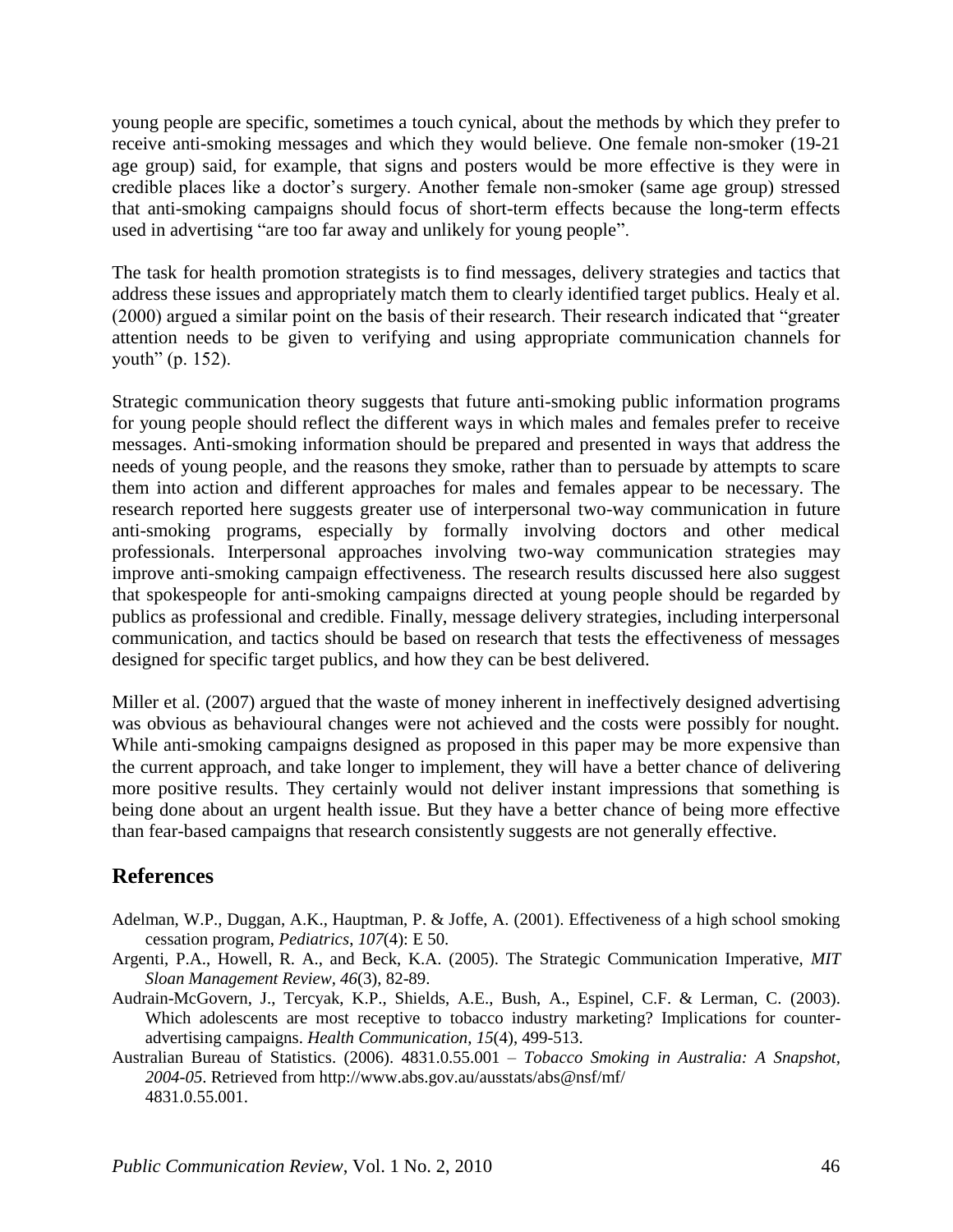Australian Institute of Health and Welfare. (2002). *2001 National drug strategy, household survey: Detailed findings.* AIHW cat. No. PHE 41. Canberra: AIHW (Drug Statistics Series No. 11).

- Bardsley, P., & Olekalns, N. (1999). The impact of anti-smoking policies on tobacco consumption in Australia. *Health Promotion Journal of Australia*, *9*(3), 202-205.
- Booth-Butterfield, M. (2000). Adolescents" use of tobacco, health locus of control, and self-monitoring. *Health Communication*, *12*(2), 137-148.
- Booth-Butterfield, M. (2003). Embedded health behaviours from adolescence to adulthood: The impact of tobacco, *Health Communication*, *15*(2), 171-184.
- Brannstrom, I. & Lindblad, I-B. (1994). Mass communication and health promotion: The power of the media and public opinion. *Health Communication*, *6*(1), 21-36.
- Cornelissen, J. (2005). *Corporate communications: Theory and practice*. London: Sage.
- Cummings, K.M., Hyland, A., Pechacek, T.F., Oralandi, M. & Lynn, W.R. (1997). Comparison of recent trends in adolescent and adult cigarette smoking behaviour and brand preferences, *Tobacco Control*, 6, Suppl. 2: S31-37.
- Devlin, E., Eadie, D., Stead, M., and Evans, K. (2007). Comparative study of young people"s response to anti-smoking messages. *International Journal of Advertising*, *26*(1), 99-108.
- Dutta-Bergman, M. J. (2006). A formative approach to strategic message targeting through soap operas: Using selective processing theories, *Health Communication*, *19*(1), 11-18.
- Etter, J.F., le Houezec, J. & Landfeldt, B. (2003). Impact of messages on concomitant use of nicotine replacement therapy and cigarettes: A randomised trial in the Internet, *Addiction*, *98*(7), 941-950.
- Ferguson, K.J., Burke, J.A., Becker, S.L., Reimers, T.M, Daughety, V.S. & Pomrehn, P.R. (1992). The recruitment of new smokers by adolescents, *Health Communication*, *4*(3), 171-181.
- Gabbot, M., and Clulow, V. (1999). The elaboration likelihood model of persuasive communication. In P. Kitchen (Ed.). *Marketing communications: Principles and practice*(pp.172-188). London: International Thomson Business Press.
- Gilbert, E. (2005). Contextualising the medical risks of cigarette smoking: Australia young women"s perceptions of anti-smoking campaigns, *Health, Risk & Society*, 7(3), pp. 227-245.
- Gregory, A. (2009). Public relations as planned communication. In R. Tench & L. Yeomans (Eds.). *Exploring public relations* (2<sup>nd</sup> ed.) (pp.174-197). Harlow, England: Prentice Hall.
- Grunig, J. E. (2009). Paradigms of global public relations in an age of digitalisation. *Prism*, *6*(2), [http://praxis.massey.ac.nz/fileadmin/Praxis/Files/globalPR/GRUNIG.pdf.](http://praxis.massey.ac.nz/fileadmin/Praxis/Files/globalPR/GRUNIG.pdf)
- Grunig, J.E. (2006). Furnishing the edifice: Ongoing research on public relations as a strategic management function. *Journal of Public Relations Research*, *18*(2), 151-176.
- Grunig, J. E. (2001). Two-way symmetrical public relations: Past, present, and future. In R. L. Heath (ed.). *Handbook of public relations* (pp.11-30). Thousand Oaks, CA: Sage.
- Grunig, J.E. & Repper, F.C. (1992). Strategic management, publics, and issues. In J.E. Grunig, (Ed.). *Excellence in public relations and communication management* (pp. 109-116). Hillside, NJ: Lawrence Erlbaum Associates.
- Guth, D.W. & Marsh, C. (2006) *Public relations: A values-driven approach* (3<sup>rd</sup> ed.). Boston, MA: Pearson Education.
- Hafstad, A., & Aaro, L.E. (1997). Activating interpersonal influence through provocative appeals: Evaluation of a mass media-based antismoking campaign targeting adolescents, *Health Communication*, *9*(3), 253-272.
- Hallahan, K., Holtzhausen, D., Van Ruler, B., Verčič, D. & Siramesh, K. (2007). Defining strategic communication. *International Journal of Strategic Communication*, *1*(1), 3-35.
- Hansen, J., Winzeler, S., & Topolinski, S. (2010). When the death makes you smoke: A terror management perspective on the effectiveness of cigarette on-pack warnings. *Journal of Experimental Social Psychology*, *46*(1), 226-228.
- Healy, G. N., Stanton, W. R., and Silva, P. A. (2000). Adolescent influences not to smoke, and recall of anti-smoking campaigns. *Health Promotion Journal of Australia*, *10*(2), 148-153.